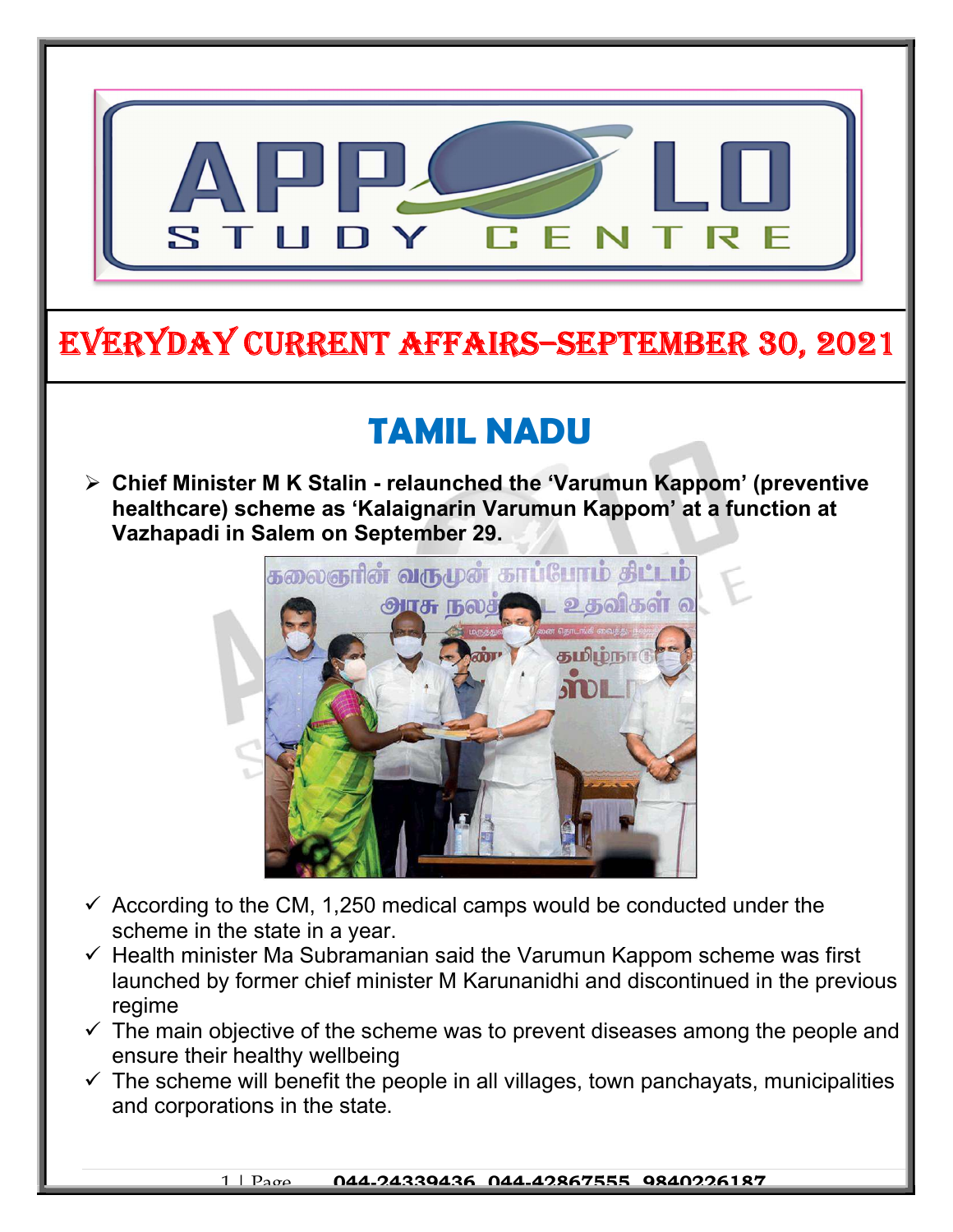- $\checkmark$  The chief minister has increased the number of camps under the scheme to 1,250 from his earlier announcement of 1,000 to cover the maximum number of population in the state
- $\checkmark$  At the medical camps, doctors will screen beneficiaries for all types of health issues.
- $\checkmark$  The camps would address dental, ENT, stomach, intestine, high blood pressure, diphtheria, bone and joint, kidney, heart, and psychiatric related issues.
- $\checkmark$  Special focus will be given on paediatric issues, pregnant women's issues and women's health issues in general.
- $\checkmark$  The scheme would be linked to 'Makkalai Thedi Maruthuvam' (taking medicines to people's doorstep) scheme to help the newly-identified patients get medicines at their doorsteps.
- $\triangleright$  The State government is planning to setup a turmeric research centre in Erode
- $\checkmark$  This was announced by the commissioner and secretary of Tamil Nadu agriculture and farmers' welfare department C Samayamoorthy
- $\checkmark$  C Samayamoorthy participated in the third edition of 'PonManjal CII turmeric conclave 2021' that was organised online by the confederation of India Industry (CII) – Erode zone.

## STATES

 On September 29, Dr R Bindu, Higher Education and Social Justice Minister of Kerala - released the first uniform sign language alphabet in Malayalam



- $\checkmark$  The alphabet was developed by the National Institute of Speech and Hearing (NISH), in collaboration with the All Kerala Association of the Deaf
- $\checkmark$  The event coincided with the International Week of the Deaf, which is observed in the last week of September.
- $\checkmark$  Currently, English and Hindi have alphabets in sign language.
- $\checkmark$  NISH plans to incorporate the uniform finger-spelling into the curriculum for the hearing impaired with the support of the State Council of Educational Research and Training.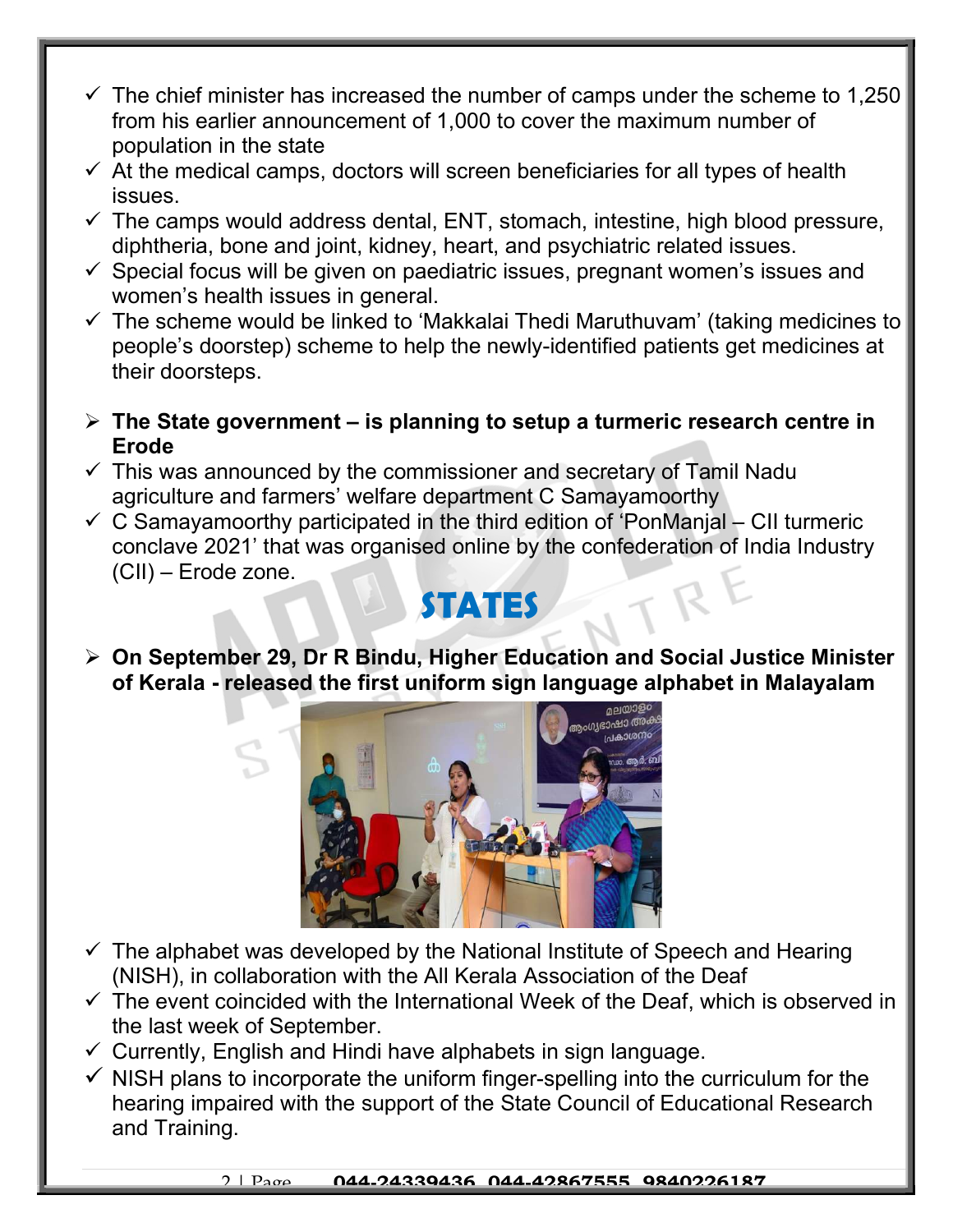# NATIONAL

- On September 29, the Centre launched the Prime Minister POSHAN scheme or PM-POSHAN scheme for providing cooked hot meal in government and government-aided schools
- $\checkmark$  The Union Cabinet, in a meeting chaired by Prime Minister Narendra Modi, gave its approval to the 'Pradhan Mantri Poshan Shakti Nirman' scheme in order to address malnutrition among school-going children in the country



- $\checkmark$  The existing Mid-Day Meal scheme will be renamed as the National Scheme for PM Poshan Shakti Nirman.
- $\checkmark$  The Mid-Day meal scheme was initially launched by the Narasimha Rao government in the year 1995
- $\checkmark$  A total budget of Rs.1,30,795 crore has been allocated for the continuation of the scheme for five years, from 2021-22 to 2025-26
- $\checkmark$  Of this, the central government will contribute Rs 54,061.73 crore, while the state governments and union territory administrations will provide Rs 31,733.17 crore.
- $\checkmark$  The scheme will cover 11.8 crore students enrolled in classes 1 to 8 in over 11.2 lakh schools across the country.
- $\checkmark$  The scheme will be extended to students studying in pre-primary or Balvatikas running in government and government aided primary schools.
- $\checkmark$  Currently, these students were not included in the scheme.
- $\checkmark$  Last year, the government had opened pre-schools called Balvatikas attached to anganwadis.
- $\checkmark$  The government will also promote nutritional gardens in schools, thereby using harvest from the gardens for cooking midday meals
- $\checkmark$  The social audit of the scheme has been made mandatory in all districts under the scheme
- $\checkmark$  The scheme encourages "Tithi Bhojan", introduced in 2018, to allow people from community to provide special food to children on occasions and festivals
- $\checkmark$  Further, cooking competitions to promote ethnic cuisine and innovative menus will also be part of the scheme
- $\checkmark$  The scheme entails involvement of farmers producer organizations (FPO) and women self help groups in implementation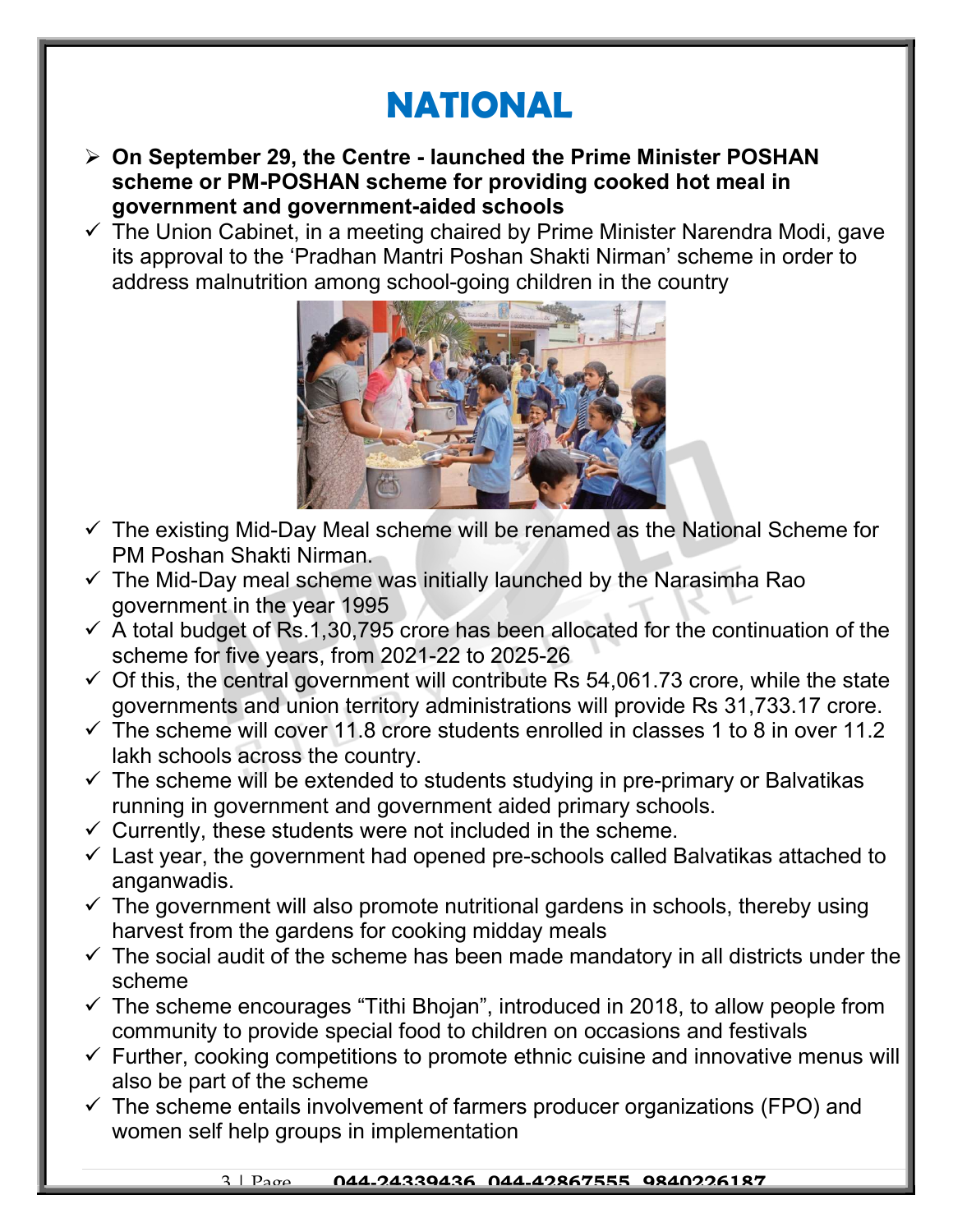- $\checkmark$  The new scheme has a provision for supplementary nutrition for children in aspirational districts and those with high prevalence of anaemia.
- $\checkmark$  Under the scheme, primary (1-5) and upper primary (6-8) schoolchildren are currently entitled to 100 grams and 150 grams of food grains per working day each, to ensure a minimum of 700 calories

# INTERNATIONAL

 On September 29, former Japanese foreign minister Fumio Kishida - won the governing party's leadership election and is set to become the next prime minister



- $\checkmark$  Kishida replaces outgoing party leader PM Yoshihide Suga, who is stepping down after serving only one year.
- $\checkmark$  As new leader of the Liberal Democratic Party, Kishida is certain to be elected the next PM on October 4 in parliament, where his party and its coalition partner control both houses.
- $\checkmark$  Kishida defeated popular vaccinations minister Taro Kono in a runoff after finishing only one vote ahead of him in the first round.
- $\checkmark$  In a landslide 257-170 victory in the second round, Kishida received support from party heavyweights
- $\times$  Kishida lost to Suga in the 2020 party leadership race.
- $\checkmark$  A third-generation politician from Hiroshima, Kishida has a reputation among his fellow lawmakers as polite and honest.
- $\checkmark$  He was first elected to parliament in 1993.
- $\checkmark$  An advocate for nuclear disarmament, he escorted former US President Barack Obama during his 2016 visit to Hiroshima
- $\checkmark$  As foreign minister under Abe, he struck a 2015 agreement with South Korea to resolve a row over the issue of women who were sexually abused by Japan's military during World War II.

## DEFENCE

 $\triangleright$  India - is likely to send a three-member team to participate in a Shanghai Cooperation Organisation (SCO) anti-terror exercise in Pakistan next week.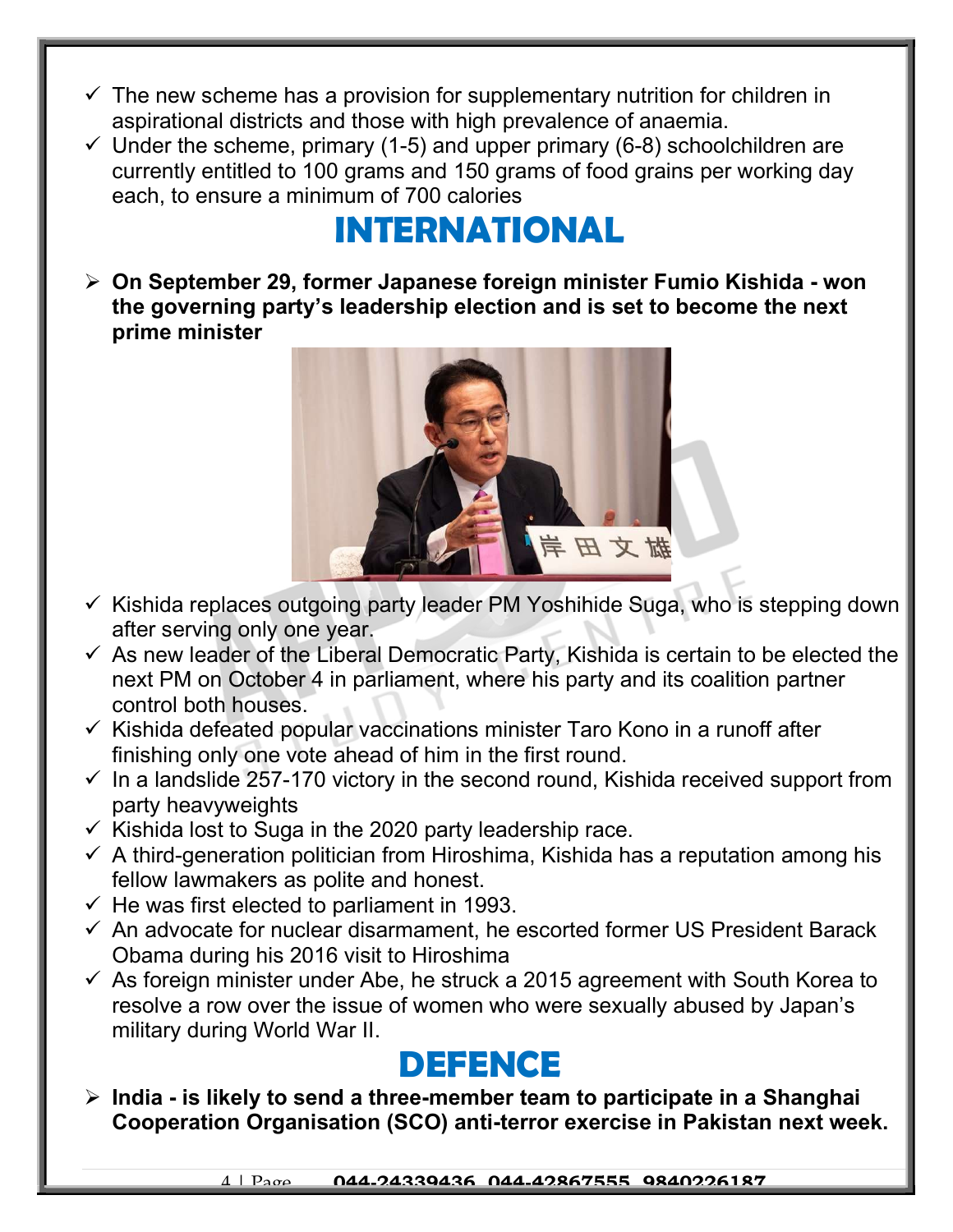- $\checkmark$  The 'Pabbi anti-terror Exercise 2021' is being held at Pabbi in Pakistan's Nowshera district from October 3 under the framework of SCO Regional Anti-Terrorist Structure (RATS)
- $\checkmark$  The exercise seeks to promote counter-terrorism cooperation between SCO member-states.
- $\checkmark$  India's presence will be seen as a sign of the importance it attaches to the role of the central Asia-focused regional bloc in security-related issues, especially in Afghanistan.
- $\checkmark$  India was apparently the last country to confirm its participation in the exercise
- $\checkmark$  The decision to hold the joint exercise "Pabbi-Antiterror-2021" was announced in March this year during the 36th meeting of the Council of the Regional Anti-Terrorist Structure (RATS) held in Tashkent.
- $\checkmark$  Headquartered in Tashkent, RATS is a permanent organ of the SCO with the objective to promote cooperation among member states against terrorism, separatism and extremism.
- $\checkmark$  The SCO is an economic and security bloc in which India and Pakistan were admitted as full members in 2017.
- $\checkmark$  Its founding members included China, Russia, Kazakhstan, Kyrgyzstan, Tajikistan and Uzbekistan.

## **ECONOMY**

 $\geq$  On September 29, Piramal Group - announced that it has completed the acquisition of housing finance firm Dewan Housing Finance Corporation (DHFL) for the concluded payment of Rs. 34,250 crore



- $\checkmark$  As a part of the process, Piramal Capital and Housing Finance Ltd (PCHFL) will merge with DHFL and the merged entity will be renamed PCHFL.
- $\checkmark$  The merged entity will be 100% owned by Piramal Enterprises and the merger will be effected within two weeks
- $\checkmark$  The deal may help banks that had been hit by the collapse of the firm DHFL, whose promoters are accused of fraud

#### 5 | Page 044-24339436, 044-42867555, 9840226187